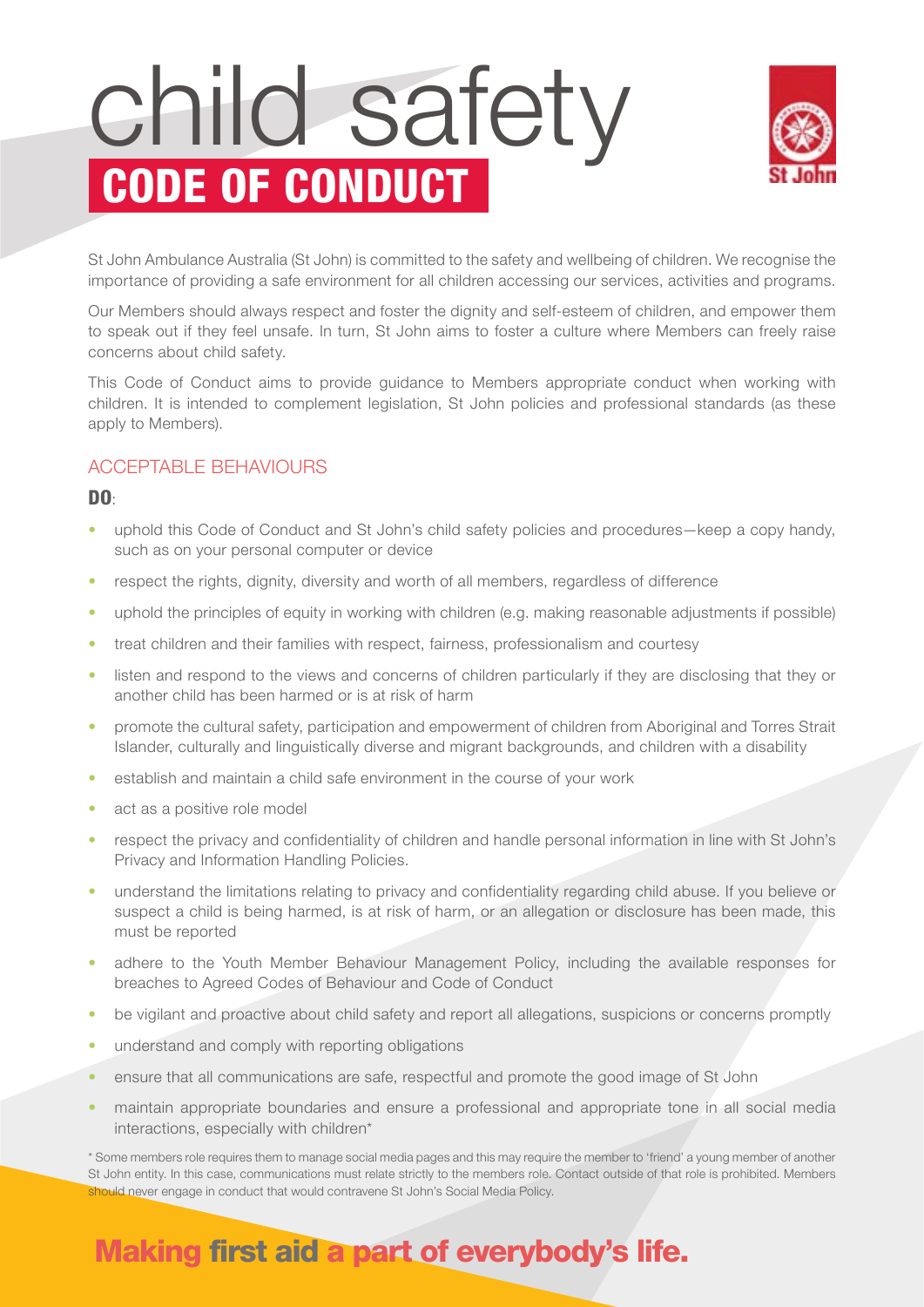#### UNACCEPTABLE BEHAVIOURS

#### You must **NOT:**

- engage in any activity with a child that is likely to cause harm including participating in any behaviour that would constitute abuse, neglect, exploitation, harassment, discrimination or victimisation
- ignore or disregard any concerns, suspicions or disclosures of child abuse or harm
- develop a 'special' relationship with a child, or ignore the behaviours of other adults, that could be seen as favouritism, overly familiar, inappropriate or 'grooming' behaviour
- exhibit behaviours or engage in activities with children which may be interpreted as inappropriate, including the use of language (e.g. profane or sexualised) or discussion of topics that are adult in nature
- initiate unnecessary physical contact with a child, including doing things for the child they can do themselves (e.g. toileting), unless delivering a medical service where touch is necessary to assess or treat the child
- use physical means to discipline or control a child
- be in a one-to-one situation with a child, including transportation\*\*
- take a child that is engaged in a St John service, activity or program to our homes\*\*
- communicate directly with a child through personal or private contact channels (including by social media, email, instant messaging, chat rooms, gaming sites, texting etc) outside of St John's programs, your position description or without oversight
- seek contact with a child outside of St John's programs, including participating in any private social function at the request of a child
- express personal views on culture, race or sexuality in the presence of children
- participate in sexual or intimate behaviour while in a St John environment, including between consenting members above the legal age of consent
- engage in a sexual act with a child
- request that a child keeps communication with an adult a secret from their parents/carers
- photograph or video a child without their consent and the consent of their parents/carers
- store photographs or video of a child engaged in St John services, activities or programs for personal use. Photographs and video taken of children engaged in St John services, activities or programs must be used for official St John purposes only
- give gifts to a child outside of St John programs, unless authorisation is obtained for gift-giving
- consume or supply alcohol and/or other drugs under any circumstances in a St John environment or an environment where you have a duty of care for children
- form an intimate relationship with any child over whom you have direct authority
- engage with children online in a way that may be considered to be abusive or inappropriate, including the use of language or topics that are adult in nature (e.g. profane or sexualised) and behaviours that may constitute grooming.
- discuss or show content of an intimate, mature or adult nature in the presence of children, or use sexual innuendo or participate in sexually suggestive behaviour with children
- treat a child unfavourably or discriminate because of disability, age, gender, race, culture, vulnerability, sexuality or ethnicity

\*\* Should a situation arise where such measures are necessary, preventative practices should be adopted. See the National Child Safety Guidelines for more information.